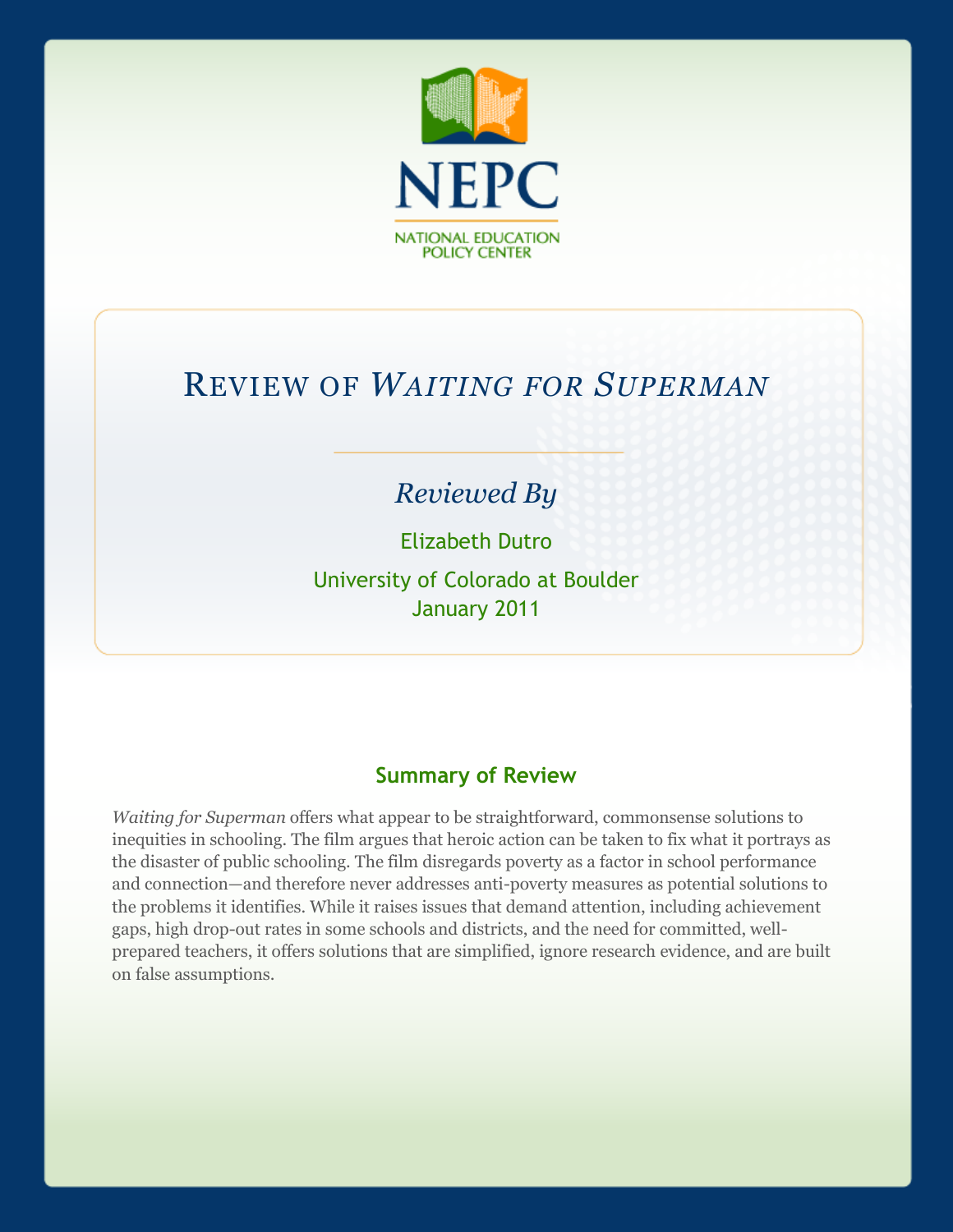**Kevin Welner** *Editor*

**William Mathis** *Managing Director*

#### **Erik Gunn**

*Managing Editor*

#### **National Education Policy Center**

**School of Education, University of Colorado Boulder, CO 80309-0249 Telephone: 303-735-5290 Fax: 303-492-7090**

**Email: NEPC@colorado.edu http://nepc.colorado.edu**

**Publishing Director: Alex Molnar**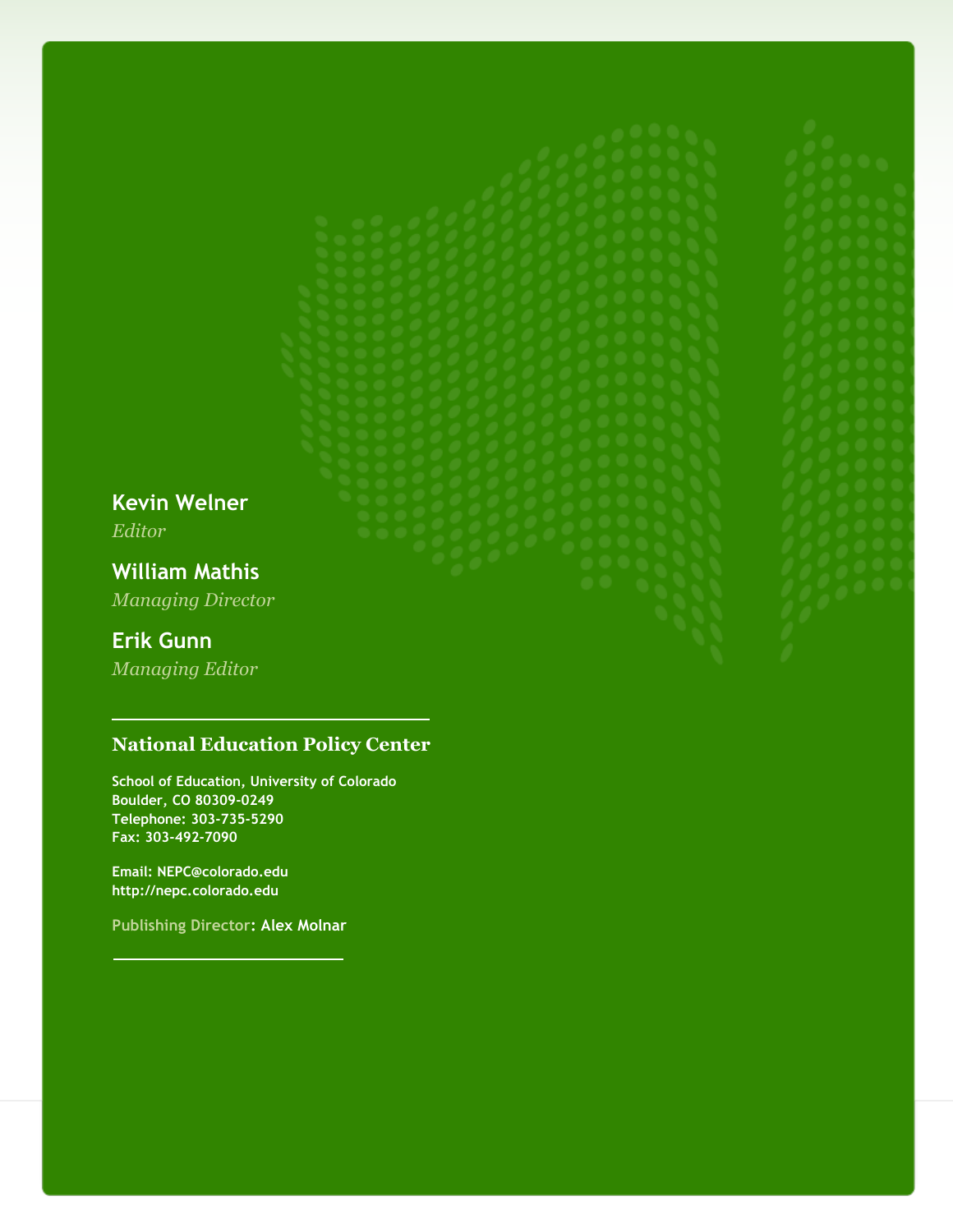## REVIEW OF *WAITING FOR SUPERMAN*

*Elizabeth Dutro, University of Colorado at Boulder*

Davis Guggenheim's *Waiting for Superman* opens and concludes with clips from the 1950s television series featuring the Man of Steel. At the start of the film, the black and white clips show Superman punching bad guys as Geoffrey Canada, the founder of Harlem Children's Zone, talks about his devastation when, as a child, his mother told him Superman was not real and was not going to arrive to save him and his peers from the poverty of their urban neighborhood. Near the end of the film, another clip shows Superman swooping in to save a school bus full of children as it speeds, uncontrolled, down a steep hill. In between, viewers are introduced to five children and their families, each of whom, the film suggests, represent the millions of other children in need of being saved from the public school system. These first- through eighthgraders are the heart of the film, and each parent or grandparent who loves and cares for them desires nothing more than to provide opportunities for their children that will lead to college and to achievement of the proverbial American Dream. To pursue those dreams, each family has entered a lottery in hopes of attending a charter school. The film follows them all through the lottery process, presenting first-person interviews and footage of the children and family members in their homes and neighborhoods, interspersed with graphs, news footage, interviews with experts and others, and clips from popular media, as well as many animated illustrations of the more technical aspects of the film's arguments.

Superman is an interesting choice for the framing metaphor of this film. On the one hand, seen in light of Canada's childhood story, the superhero is a powerful image, embodying hope for rescue. And *Waiting for Superman* does present some of the stark inequities in U.S. schooling that demand to be confronted and addressed, including the existence of high schools throughout the country in which an unconscionable number of students do not make it to graduation.

On the other hand, Superman by definition has powers that lie beyond regular folks. As an individual with the capacity to step in and save the day, he is the opposite of a social movement for change; instead he is the ultimate rugged individual, standing tall with cape flying, fists on hips, wearing the confident half-smile of a job well done. No problem is very complex for Superman—he arrives out of nowhere, quickly disposes of the fiercest of obstacles, and leaves with the unfailing gratitude of the people. Similarly, the film *Waiting for Superman* swoops into the complex territory of educational reform and offers what appear to be straightforward, commonsense solutions to inequities in schooling. As the graphics that scroll across the screen at the end of the movie inform viewers, the "steps are simple." The film argues that heroic action, swift and sure, can be taken to fix what it portrays as the disaster of public schooling. Unfortunately, this appearance of simplicity is only achieved through omissions and misrepresentations surrounding some of the film's key points of evidence for its claims. In what follows, I discuss how the film takes contradictory stances on a number of crucial ideas related

http://nepc.colorado.edu/thinktank/review-waiting-superman **1** *of* 9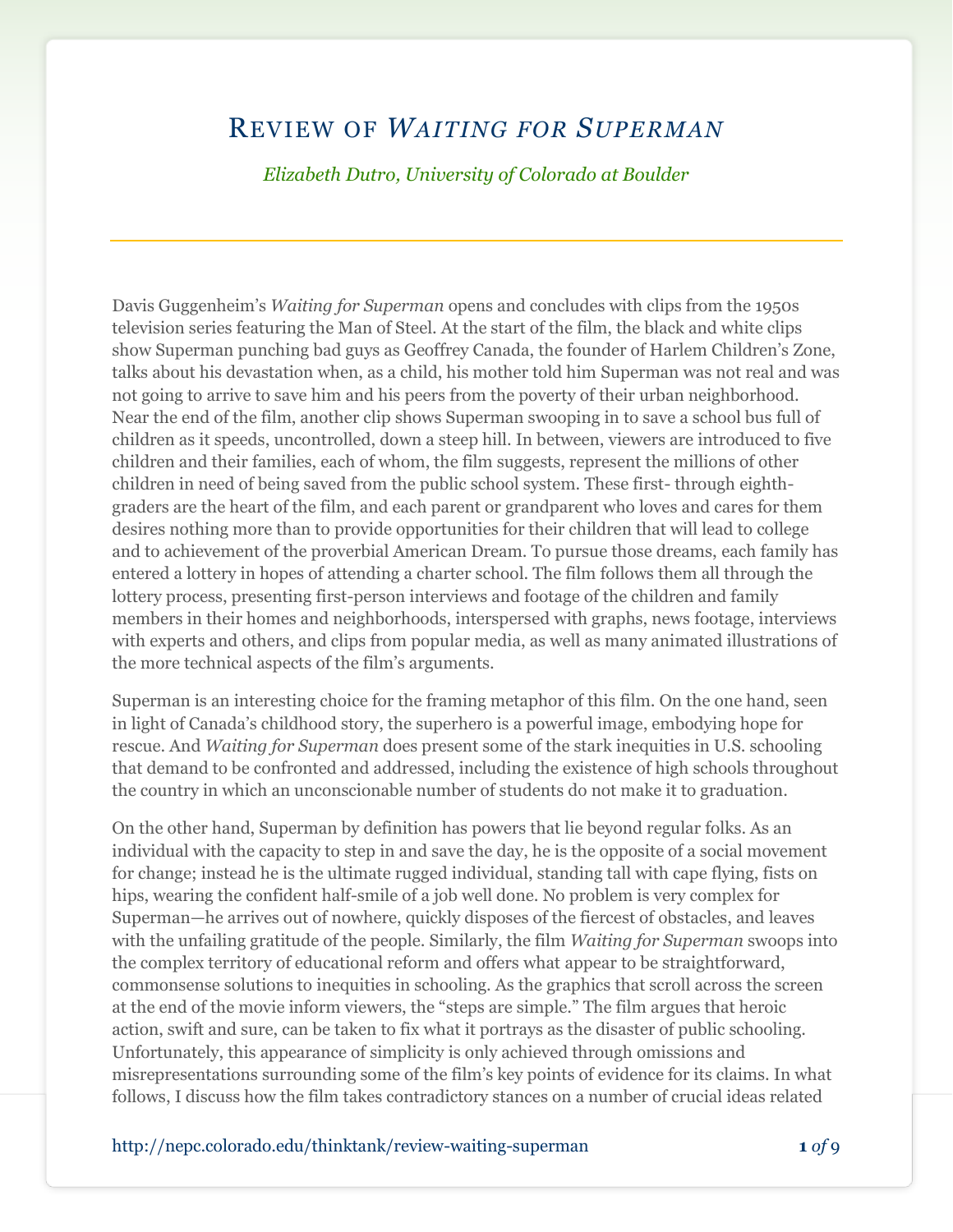to educational reform and equity, including poverty, grass-roots movements for change, theories of learning, and standardized testing.<sup>1</sup>

*Waiting for Superman* is not ambiguous in pointing to the villains from whom U.S. schoolchildren need saving. The blame is squarely placed on teachers unions, the bad teachers those unions protect, and the bureaucrats who maintain the status quo. In contrast, the film introduces several heroes, including Bill Gates and Michelle Rhee, who are presented as pursuing children's best interests in spite of those obstacles.

If any one figure in the film is presented as the Superman of the title, it is Geoffrey Canada. While none of the families featured in the film is shown applying for his Harlem Children's Zone schools, the focus on Canada is telling. The Harlem Children's Zone reform is an example of ambitious community-level effort that enacts the so-called wraparound model—providing services such as free medical, dental, and mental-health treatment, early-childhood programs, parenting workshops, asthma and anti-obesity programs, and K-12 school-based supports, such as intensive individual tutoring.

*Waiting for Superman* does not show the extent and range of social services provided in the Zone to children from birth through graduation. Preliminary analyses of academic performance in the charter schools launched by Canada are mixed, finding little or no impact on achievement<sup>2</sup> or finding significant gains in some subject areas but not others<sup>3</sup>. Thus, while the

### *The film argues that heroic action, swift and sure, can be taken to fix what it portrays as the disaster of public schooling. Unfortunately, this appearance of simplicity is only achieved through omissions and misrepresentations surrounding some of the film's key points of evidence for its claims.*

movie asks viewers to focus on individual schools and heroic leaders, the reality is that the array of services provided by Geoffrey Canada's Harlem Children's Zone actually supports a counter argument: that schools are only one key ingredient in a much larger mix of social services necessary to mitigate the impact of multi-generational poverty in some urban neighborhoods.

Then there is the question of resources. Left out of the movie is the fact that Harlem Children's Zone enjoys assets of more than \$100 million in funding from a variety of private sources, including the Gates Foundation.<sup>4</sup> Private funding of this sort simply cannot be broadly relied upon to create similar systemic change in all communities with underperforming schools. Certainly the filmmakers understood this, but the film includes no call for federal, state, and local governments to radically increase investments in neighborhoods to enact such wraparound reforms. The film's depiction of Canada as someone whose charter schools provide the model for what all urban schools can achieve belies the fact that his model argues for nothing less than a sea change in government intervention in poverty.

Throughout *Waiting for Superman*, poverty is both highly visible and shockingly ignored. The film employs poverty to advance its arguments, while disregarding poverty as a factor in school

http://nepc.colorado.edu/thinktank/review-waiting-superman **2** *of* 9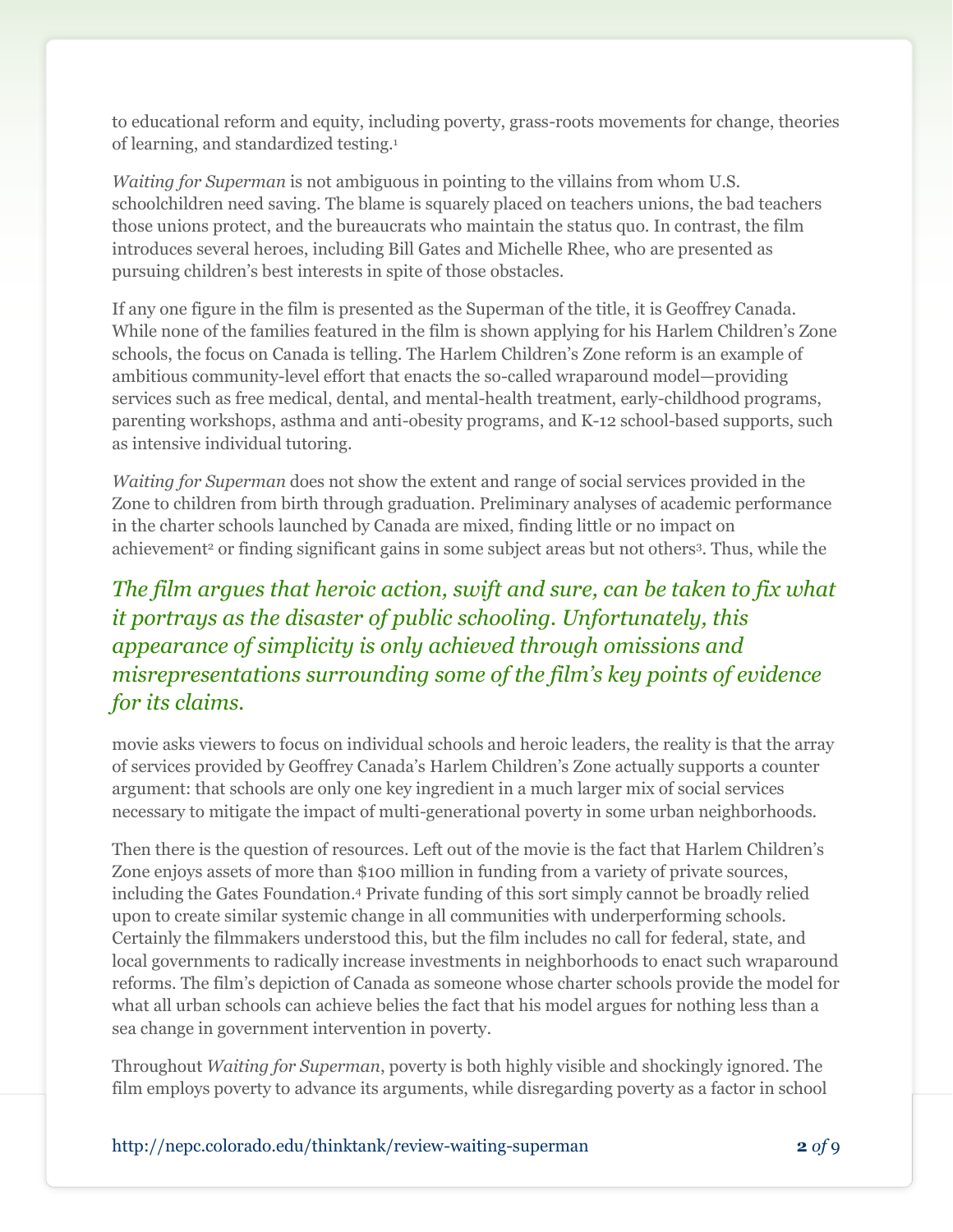performance and connection—and therefore never addresses anti-poverty measures as potential solutions. Throughout the film, we see and hear the impact of economic struggles on three of the five children. At the beginning, Guggenheim explains in voiceover that he was a believer in public schools, but when his children were ready for school, he opted for private school out of fear of sending them to a "failed school." He is lucky, he says, because he has a choice. Other children, he explains, are not so fortunate. The film then cuts directly to an interview with Anthony, an African American fifth grader in Washington D.C. who is being raised by his grandmother following the drug-related death of his father. As the film's website explains, "Anthony's neighborhood is plagued by drugs, crime, and violence. Anthony needs a way out."

This scene is soon followed by Daisy, a Latina fifth grader in Los Angeles, sharing that her father has lost his job and her family is surviving on her mother's job as a janitor in a hospital. Bianca's mother cannot afford tuition to her daughter's Catholic school, even though she works two jobs. In a clip showing Bianca, an African American kindergartner from Harlem, reading as part of her homework, the camera records her quietly reading aloud the sentence "You will have money and then you will be happy." Viewers are clearly being asked to frame the dire consequences of these children's educational circumstances through the lens of poverty.

Despite its use of poverty to pluck the heart strings of viewers, the film pays no attention to the systemic reach of poverty into health care, housing, and employment. It ignores also the demonstrated relationship between financial resources and educational performance and opportunity,<sup>5</sup> not to mention the corruption in the financial industry that fueled the recession that exacerbates financial hardships for these three families. Public schools are presented as the sole source of the struggles faced by the families, and escaping neighborhood public schools is the only solution proffered. Indeed, the film explicitly places the blame for "failing" neighborhoods" on "failing schools." There is no mention of the responsibility of government local, state, or national—to provide for its citizens' basic needs, nor of the local and national social, political, and economic circumstances that result in material and deeply felt consequences for families such as Anthony's, Daisy's and Bianca's. For the complex analysis demanded by serious inequities in schools, viewers will need to turn elsewhere. In contrast to the simplified view that the *Waiting for Superman* documentary presents, the fictional television series The Wire, for example, portrays the symbiotic relationships of systems of government, law enforcement, crime, poverty, and schools and the ways they intertwine to shape the lives and determine the opportunities for learning of inner-city school children.

The absence of discussion of government's role in supporting opportunity for children and families is perhaps most striking in the film's presentation of global data comparing U.S. test scores with those of other developed countries. In this comparison, Finland is offered in the film as the clear exemplar. The implicit assumption is that comparisons of test score data can be accurately made without attention being paid to the context in which those scores are attained. But an understanding of the details of Finland's education and social systems, which are not explored in the film, would undermine the primary assumptions on which the film is built.<sup>6</sup> Finland has a strong teachers union; an extraordinarily ambitious, government-supported system of teacher education and professional development; and robust social welfare programs for children and families. *Waiting for Superman* purports to hold adults accountable, but to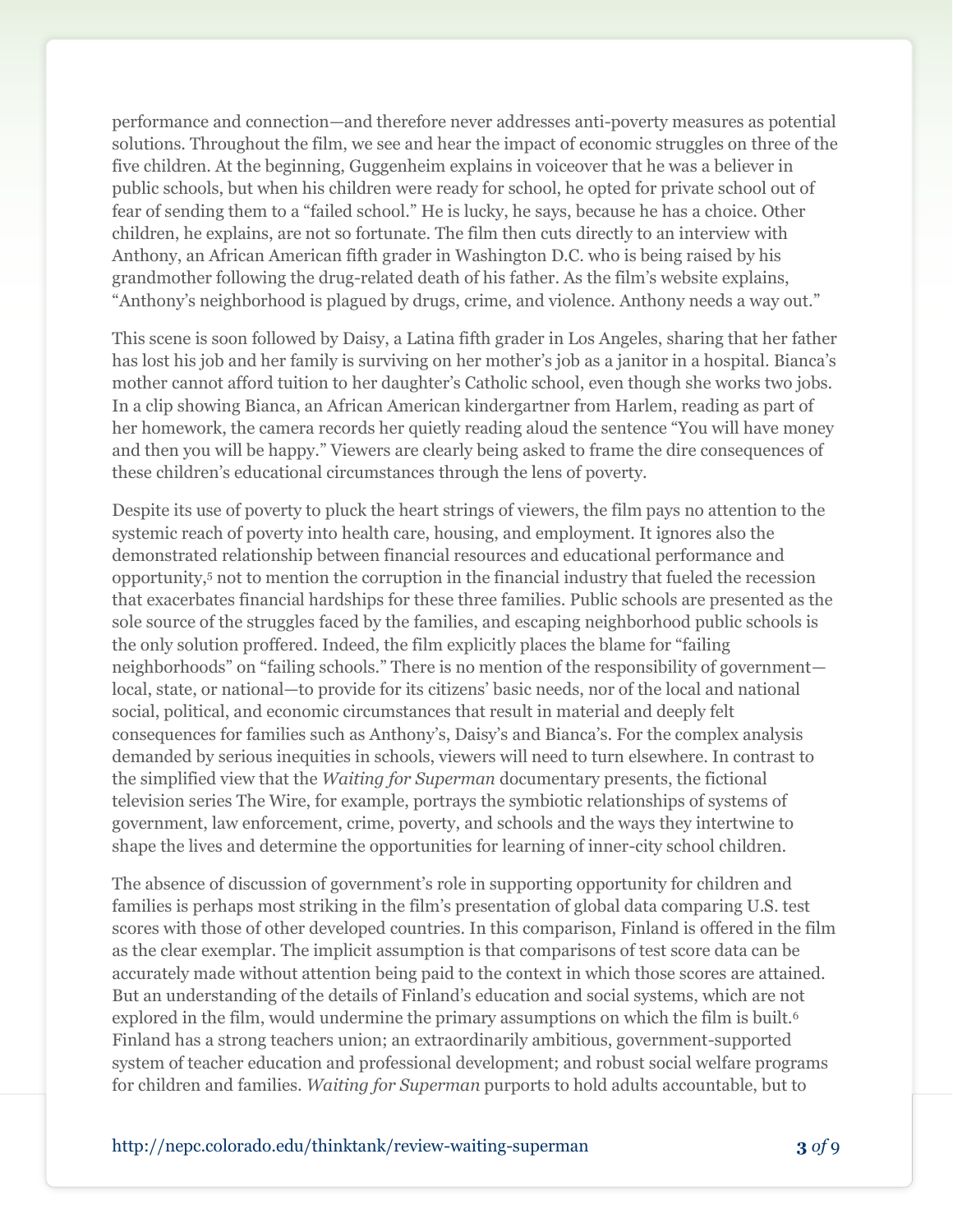dismiss poverty and its impact on children is to let adults off the hook, particularly those adults setting economic priorities at the federal level.

Pointing out that *Waiting for Superman* lacks a deep analysis of poverty and of systemic inequities that reach well beyond schools does not mean downplaying the urgency of improving public schools. It also does not mean downplaying the role that those schools can and should play in providing opportunities for people engaged in an inter-generational economic struggle. The film's major failure is that it sidesteps a serious discussion about the kinds of resources—

### *Despite its use of poverty to pluck the heart strings of viewers, the film pays no attention to the systemic reach of poverty into health care, housing, and employment.*

both human and economic—that are required to provide educational and social safety nets for all students. After all, the vast majority of poor students will never attend one of the minority of charter schools (approximately one in six, according to the Stanford CREDO study mentioned in the film7) that have been shown to make a positive difference in school performance.

The pamphlets passed to viewers outside of theaters at the end of *Waiting for Superman* and the messages on the film's website (waitingforsuperman.com) suggest that the filmmakers are calling for some sort of social movement. These messages also scroll across the screen at the end of the movie, declaring the need for "people like you" to get involved, "We know what works," "The steps are simple," "share this film," "millions of kids are waiting."

In interviews on The Oprah Winfrey Show and elsewhere, Guggenheim frames the problem of failing schools as one that will only be addressed by the involvement of individuals who commit to improving schools from the bottom up. Throughout, the film attempts to build the case that if adults moved beyond their own self-interests and committed to putting children first, students could be saved from the alleged destructive impact of the current public school system.

It is striking, then, to note how the film dismisses the efforts of the predominantly African American parents and other community members in Washington DC who protested the closings of their neighborhood schools as part of Michelle Rhee's decidedly top-down reforms. Making no distinctions among parents and other neighborhood residents, classroom teachers, the teachers union and local politicians, the film cuts from scenes of local meetings in which community members are shown making angry, passionate arguments on behalf of their neighborhood schools to an interview with Rhee, shaking her head and saying that "adults turn a blind eye" to the needs of children.

This part of the film reveals the missing voices. We never see successful neighborhood schools, and we never hear from parents or students who are committed to their neighborhood schools, community members with personal and family histories embedded in those schools, or public school teachers invested in the children and families who they serve.

Without doubt there are teachers in inner-city schools who do not have the skills, attitude, or commitment necessary to be effective. However, schools deemed failing also employ highly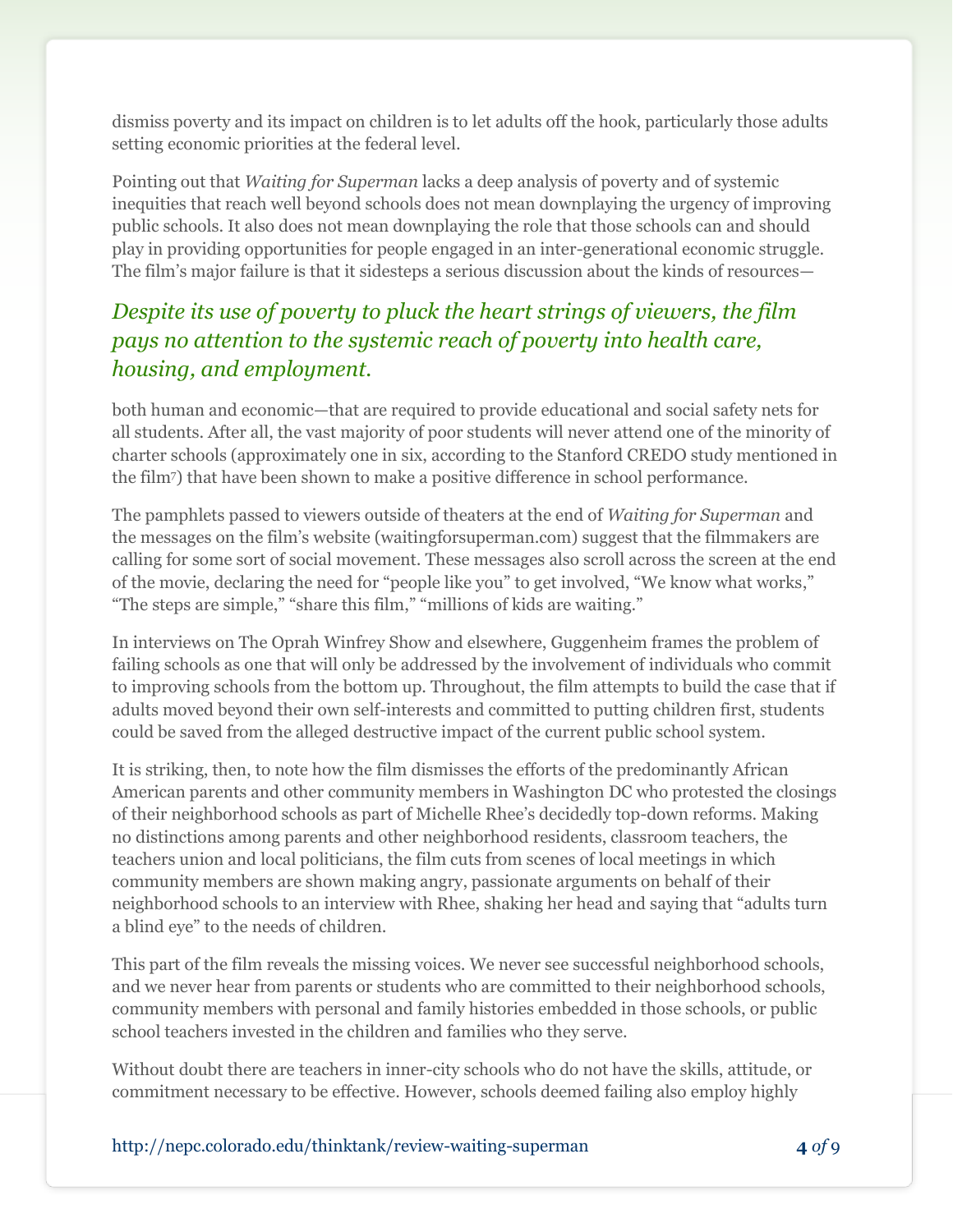committed, skilled teachers; their perspectives, along with those of parents and students, would have provided insights into the consequences of top-down, clean-sweep approaches to reform.

The film's celebration of Rhee's efforts to close 23 of Washington D.C.'s schools similarly leaves out findings from studies that show school closings can backfire on many of the students the movie is meant to support.<sup>8</sup> For instance, in a study of one high school closing, Kirshner, Geitner, and Pozzoboni (2010) found that achievement scores and graduation rates dropped significantly for those students who were displaced following the closing.<sup>9</sup> In short, Guggenheim demonizes (among others) African-American parents, community members, and public school teachers who are engaged in just the kind of neighborhood-level involvement in their schools called for at the film's conclusion.

The tendency in *Waiting for Superman* to oversimplify extends to its views of learning. For educators in its audience, one of the most striking images in the film is likely to be an animation of a child sitting at a desk whose skull opens like a hinged lid as a teacher walks up and pours knowledge from a pitcher into his empty head. The image is clearly intended as a positive, even ideal, view of learning, accompanied by a voiceover arguing that the bureaucracies associated with local control of schools inhibit teachers' abilities to provide knowledge to their students.

### *The solutions offered by the film are simplified, ignore research evidence, and are too often built on false assumptions that undermine the need to examine the systemic inequities and consequential reforms and policies that surround schooling in the United States.*

The result of that inhibition, as the next image in the scene conveys, is that information falls from the teacher to the desk, missing the child's head altogether. It is the ultimate image of a banking model of learning<sup>10</sup>—the child contributes nothing to the process but a skull waiting to be filled with knowledge provided solely by a teacher.

Of course, decades of research into the process of learning refute this image, and Guggenheim and his team would be hard pressed to find any accomplished educator who would advocate the head-filling approach. Some may dismiss these animated images as facetious, but they accurately reflect the filmmakers' assumptions. With just a few exceptions, the positive models of classrooms offered in the film reflect highly traditional, teacher-centered views of teaching and learning. For instance, when comparing U.S. students' performance to those in other countries, the film shows a clip of a large group of Chinese students, dressed in identical blue and white track suits, engaged in coordinated calisthenics, suggesting that such regimentation and discipline represent valuable qualities that are lacking in U.S. schools. Other clips from an array of classrooms in the U.S. and other countries show students sitting in rows with teachers instructing from the front of the room.

Why does this matter? It matters because children in high-poverty schools already receive fewer opportunities than wealthier children to experience rigorous curricula, including the kinds of hands-on, inquiry-based learning that emphasizes higher-level thinking and problemsolving.<sup>11</sup> These are the very skills valued in an information age economy and those the film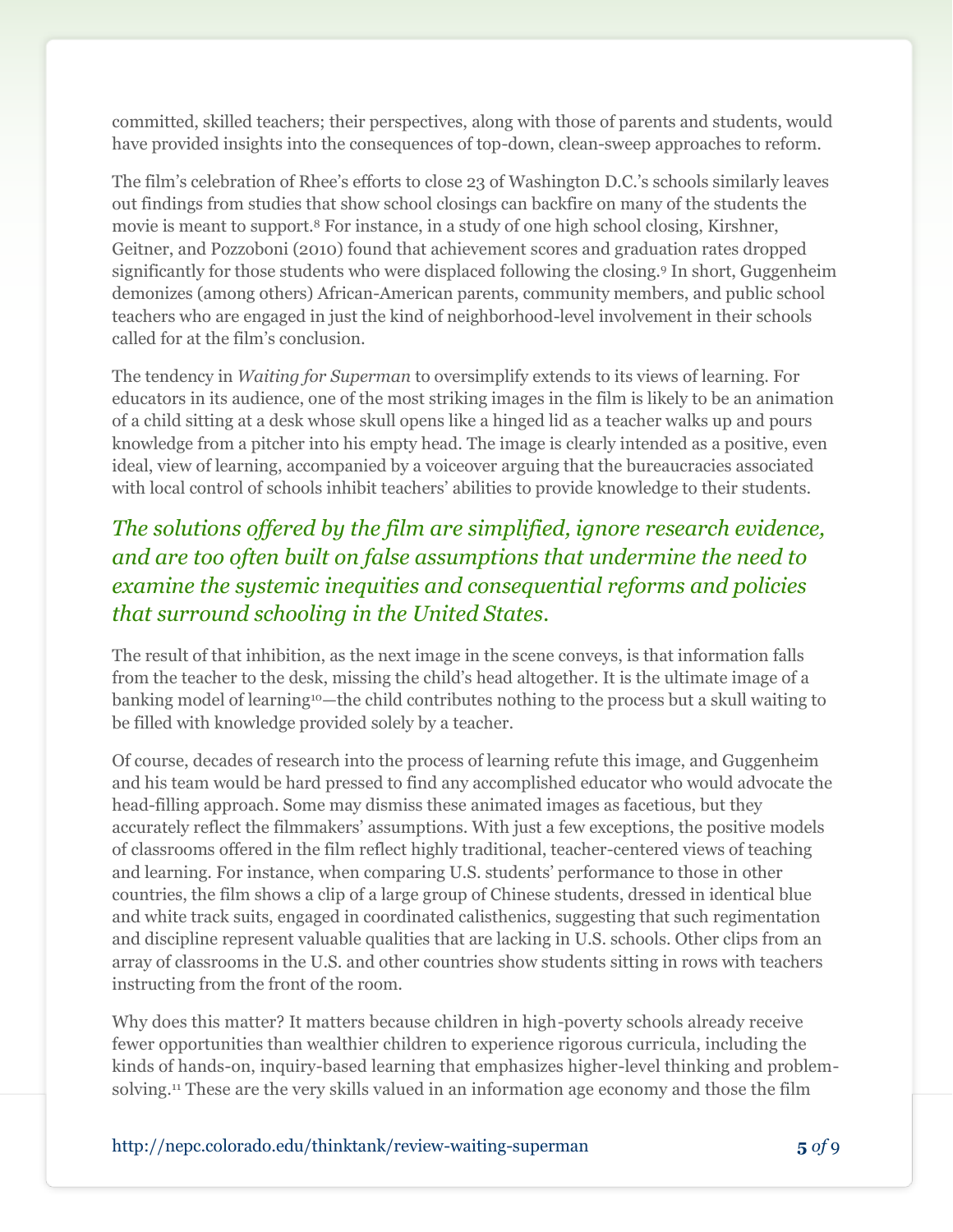laments that graduates of public schools supposedly lack. The film risks reinforcing the notion that poor children require highly structured, teacher-centered instruction in order to learn effectively.

Further, when the film states that U.S. schools were among the highest performing in the world until the 1970s, Guggenheim shows clips from mid-century television shows such as Leave it to Beaver, leaving the impression that these images of primarily white, upper middle-class schools illustrate the vision of public schooling to which we should return. Never mentioned is the fact that school desegregation efforts lasted primarily from 1965 until the mid-1970s—so the idealized period when the U.S. was leading the world was also a period when many of the students in this film would have been systematically and intentionally segregated into separate school systems.

Finally, *Waiting for Superman* tries to have it both ways on the question of standardized testing. Throughout, the film presents standardized scores uncritically, as if they represent transparent measures of students' learning and potential. Whether comparing the U.S. education system to those of other countries or making the case that U.S. students' reading and math proficiency levels represent a state of emergency, scores from national assessments and state proficiency tests are presented as unambiguous representations of the successes and failures of public schools. The story changes, however, when we are introduced to Emily, an upper middle-class eighth grader who is desperate to avoid having to attend her wealthy, stateof-the-art neighborhood high school, which was ranked by Newsweek as one of the top secondary schools in the country. Why is she hoping to escape this fate? Because the school

### *Waiting for Superman tries to have it both ways on the question of standardized testing.*

relies on test scores to sort students into classes (so-called ability grouping, or tracking), and Emily does not perform well on standardized tests. The film shows a highly engaged Emily sitting on the edge of her seat in one of her classes, making smart, articulate comments, and then cuts to animation scenes of students, one of them representing Emily, being sorted on conveyer belts into higher- and lower-tracked classes. The cartoon Emily ends up on the lower track, clearly a mistake given the intelligent, committed girl we have been shown.

The school which Emily has her heart set on attending is a charter school that does not track students based on test scores; all students, the voiceover tells us, take college-preparatory courses. The role of testing in Emily's story is highly revealing. When the film discusses an individual, like Emily, it presented test scores as inadequate as an accurate assessment of a student's potential as a learner and the richness of their learning. However, when the film discusses students in the aggregate, it presents test scores as the clear and unquestioned representation of everything associated with learning and connection to school. Tellingly, whether scores are presented as an accurate means of measuring school and teacher performance or, instead, testing is admonished as a flawed indication of a child's potential, charter schools are poised and ready to save students. Thus, Emily's story, and the role of testing in *Waiting for Superman* it reveals, suggests that evidence takes a back seat to the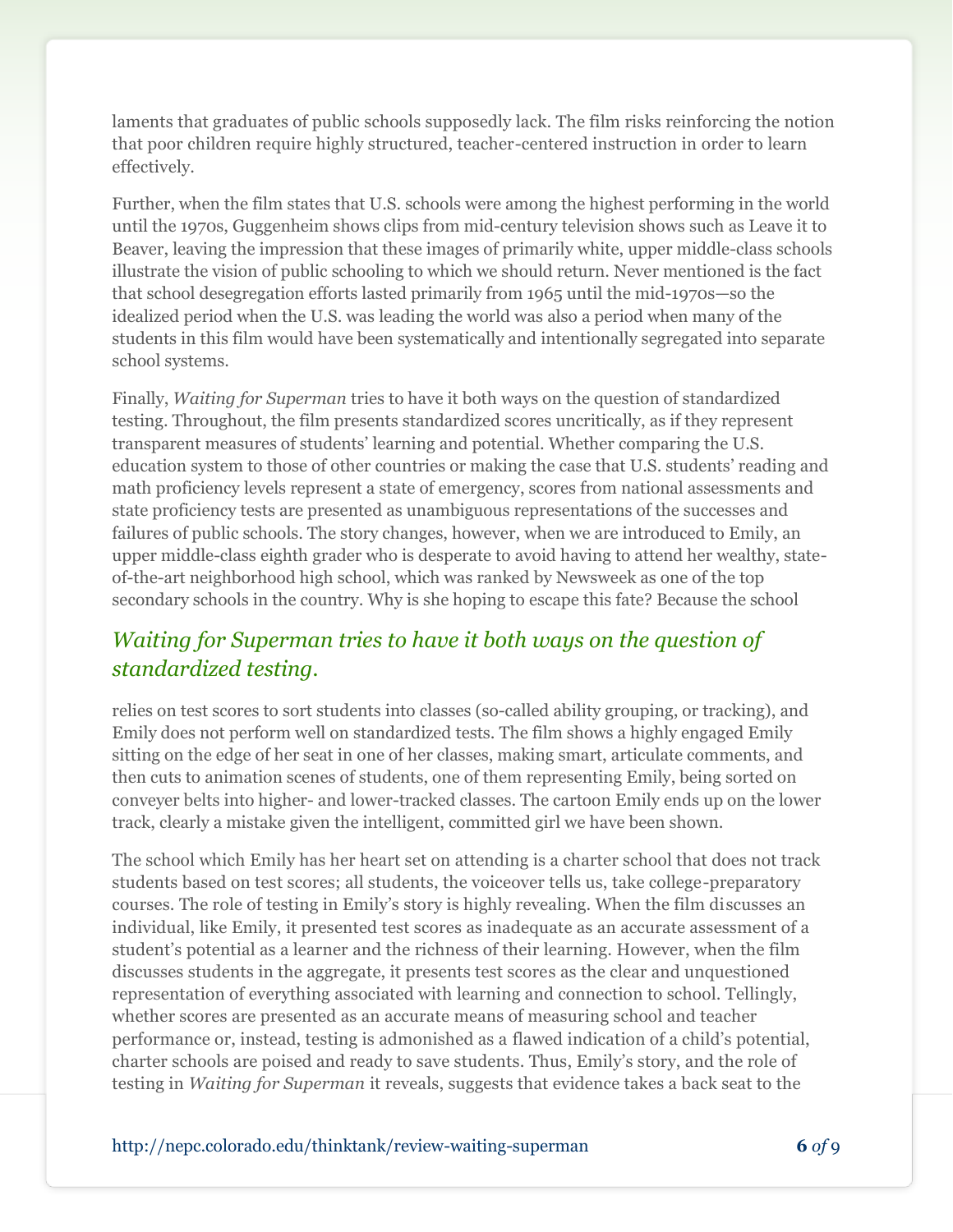filmmaker's pre-conceived message that charter schools represent the answer to school reform.

*Waiting for Superman* raises issues that demand attention, including achievement gaps, intolerably high drop-out rates in some schools and districts, and the need to fill schools with committed, well-prepared teachers who believe all kids can learn. However, as several policy experts have also emphasized, the solutions offered by the film are simplified, ignore research evidence, and are too often built on false assumptions that undermine the need to examine the systemic inequities and consequential reforms and policies that surround schooling in the United States.<sup>12</sup> These inconvenient truths are the kryptonite to Guggenheim's *Superman*.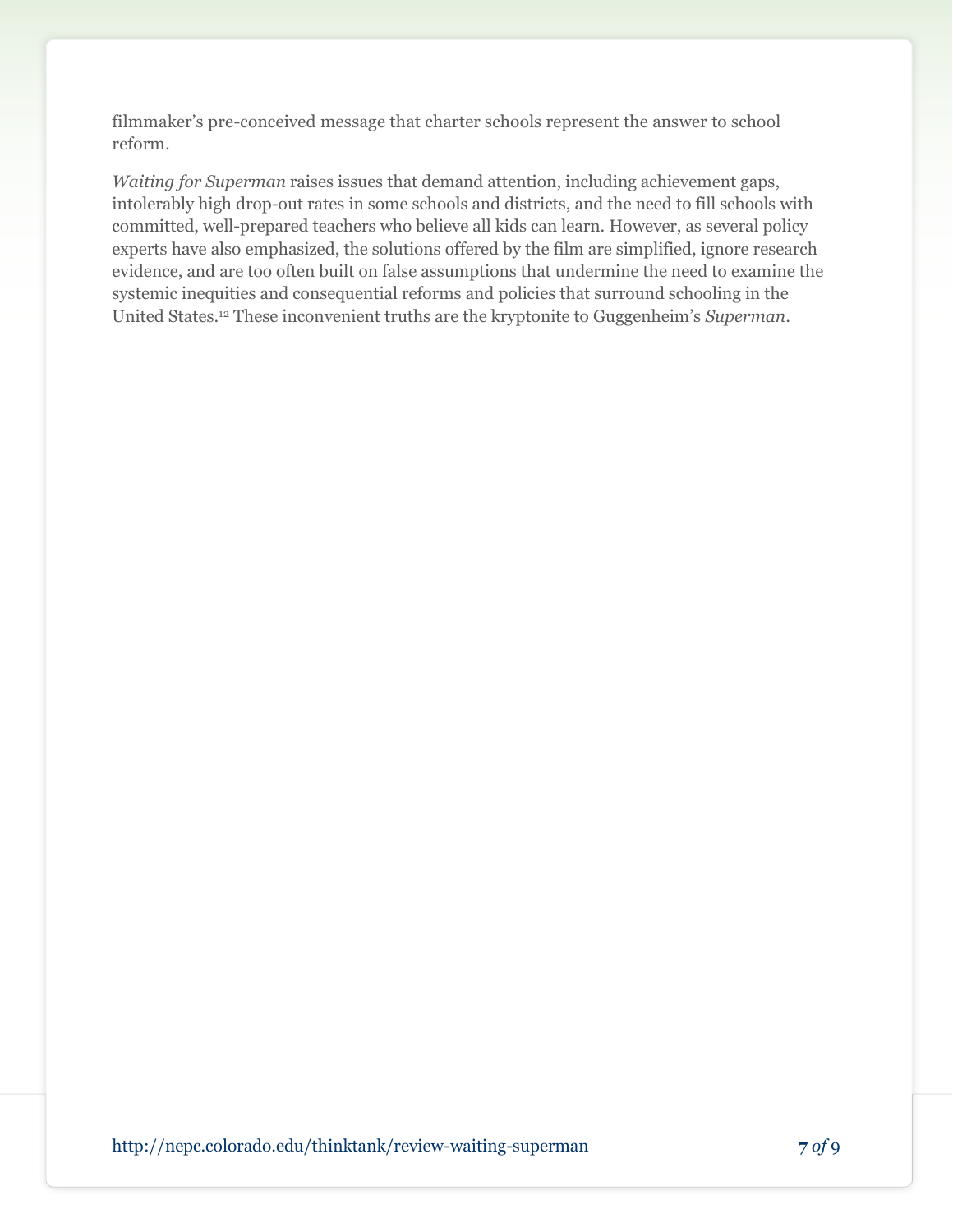#### **Notes and References**

1 The film has already received a great deal of scholarly commentary, much of it highly critical. Perhaps the most high-profile critique was offered by Diane Ravitch in the New York Review of Books. Ravitch raises many issues not covered below, so interested readers may also want to read that article:

Ravitch, D. (2010). The myth of charter schools. *The New York Review of Books*. Retrieved October 20, 2010 from

[http://www.nybooks.com/articles/archives/2010/nov/11/myth-charter-schools/.](http://www.nybooks.com/articles/archives/2010/nov/11/myth-charter-schools/)

2 Whitehurst, G. & Croft, M. (2010). *The Harlem Children's Zone, Promise Neighborhoods, and the Broader, Bolder Approach to Education*. Washington DC: Brookings Institution.

3 Dobbie, W., & Fryer, R. G., Jr., (2009). *Are high-quality schools enough to close the achievement gap? Evidence from a social experiment in Harlem*. (NBER Working Paper No. 15473). Cambridge, MA: National Bureau of Economic Research.

SEE ALSO Supovitz, J., & Rikoon, S. (2010, April). Early achievement impacts of The Harlem Success Academy Charter School in New York City (Unpublished Manuscript). Philadelphia, PA: University of Pennsylvania, Graduate School of Education. Retrieved November 2, 2010, from [http://www.gse.upenn.edu/pdf/fac/SupovitzHSA.pdf.](http://www.gse.upenn.edu/pdf/fac/SupovitzHSA.pdf)

4 Whitehurst, G. & Croft, M. (2010). *The Harlem Children's Zone, Promise Neighborhoods, and the Broader, Bolder Approach to Education*. Washington D.C.: Brookings Institution.

5 Berliner, D. (2009). *Policy and potential: Out-of-school factors and school success.* Boulder and Tempe: Education and the Public Interest Center & Education Policy Research Unit. Retrieved November 2, 2010 from

[http://nepc.colorado.edu/publication/poverty-and-potential.](http://nepc.colorado.edu/publication/poverty-and-potential)

Catsambis, S. & Beveridge, A. (2001). Does neighborhood matter? Family, neighborhood, and school influences on eighth-grade mathematics achievement. *Sociological Focus, 34*, 435-457.

6 For a discussion of Finland's policies, see Darling-Hammond, L. (2010). *The Flat World and Education: How America's Commitment to Equity Will Determine Our Future.* New York: Teachers College Press.

7 Center for Research on Education Outcomes (CREDO) (2009, June). *Multiple choice: Charter school performance in 16 states*. Stanford, CA: Author. Retrieved November 2, 2010, from [http://credo.stanford.edu/reports/MULTIPLE\\_CHOICE\\_CREDO.pdf.](http://credo.stanford.edu/reports/MULTIPLE_CHOICE_CREDO.pdf)

8 See, for example,

de la Torre, M., & Gwynne, J. (2009). *When schools close: Effects on displaced students in Chicago Public Schools.* Chicago: Consortium on Chicago School Research. Retrieved January 21, 2011, from http://ccsr.uchicago.edu/publications/CCSRSchoolClosings-Final.pdf.

http://nepc.colorado.edu/thinktank/review-waiting-superman **8** *of* 9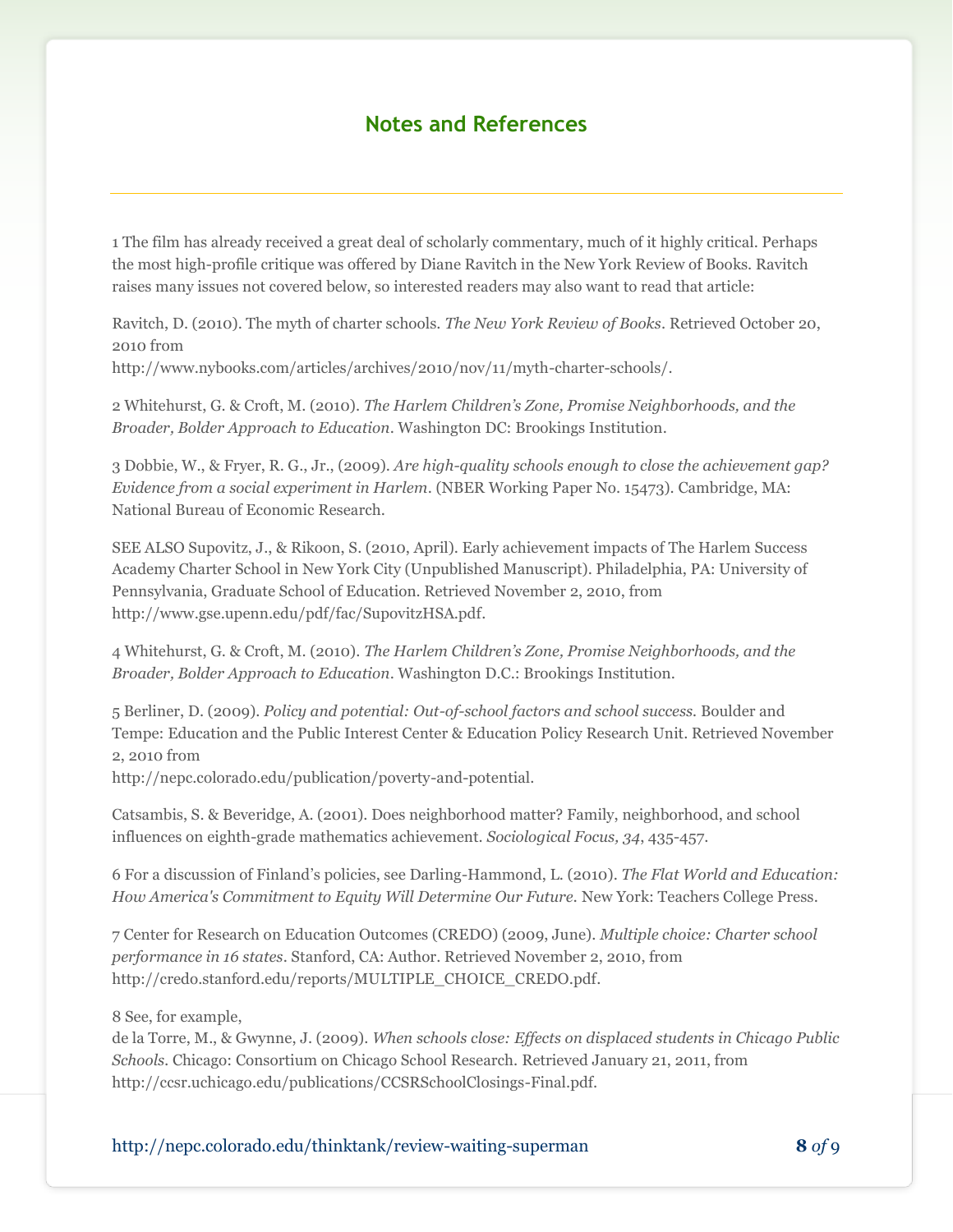9 Kirshner, B., Gaertner, M., & Pozzoboni, K. (2010). Tracing transitions: The effect of high school closure on displaced students. *Educational Evaluation and Policy Analysis, 32*, 407-429.

#### See also

de la Torre, M., & Gwynne, J. (2009). *When schools close: Effects on displaced students in Chicago Public Schools.* Chicago: Consortium on Chicago School Research. Retrieved January 21, 2011, from http://ccsr.uchicago.edu/publications/CCSRSchoolClosings-Final.pdf.

10 Freire, P. (2000). *Pedagogy of the oppressed*. New York: Continuum.

11 Knapp, M., Shields, P., & Turnbull, B. (1995). Academic challenge in high-poverty schools. *Phi Delta Kappan, 76*, (10), 770–776.

12 See, for example,

Ravitch, D. (2010). The myth of charter schools. *The New York Review of Books*. Retrieved October 20, 2010 from

[http://www.nybooks.com/articles/archives/2010/nov/11/myth-charter-schools/.](http://www.nybooks.com/articles/archives/2010/nov/11/myth-charter-schools/)

Teachers College, Columbia University (2010). *TC faculty still Waiting for Superman*. Retrieved December 10, 2010 from

http://www.tc.columbia.edu/news/article.htm?id=7655.